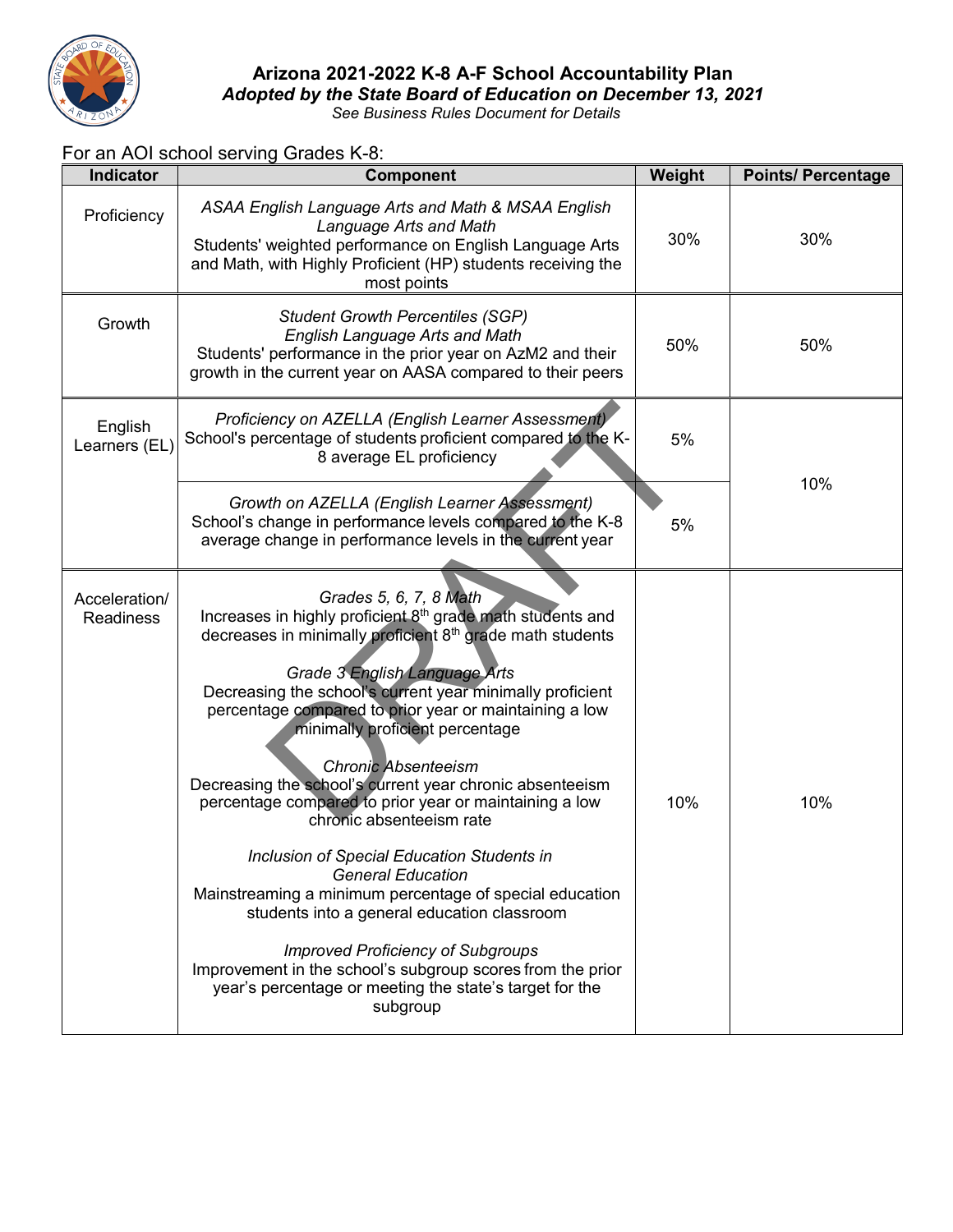

## **Arizona 2021-2022 9-12 A-F School Accountability Plan** *Adopted by the State Board of Education February 24, 2020*

*See Business Rules Document for Details*

| <b>Indicator</b>                   | <b>Component</b>                                                                                                                                                                                                       | Weight | Points/<br>Percentage       |
|------------------------------------|------------------------------------------------------------------------------------------------------------------------------------------------------------------------------------------------------------------------|--------|-----------------------------|
| Science                            | For proficiency on AzSCI, schools that tested 95% of their<br>Grade 5 or Grade 8 students may earn 1.5 points for scoring<br>above the statewide average or 3.0 points for scoring well<br>above the statewide average |        | Up to $3%$<br><b>Bonus</b>  |
| Special<br>Education<br>Enrollment | Schools with a percentage of the statewide average of<br>students enrolled in special education earn 1, 1.5 or 2 bonus<br>points                                                                                       |        | Up to $2\%$<br><b>Bonus</b> |

# For a non-alternative AOI school serving Grades 9-12:

| <b>Indicator</b>                          | Component                                                                                                                                                                                                                                                                                                                                                               | Weight | Points/<br>Percentage |  |
|-------------------------------------------|-------------------------------------------------------------------------------------------------------------------------------------------------------------------------------------------------------------------------------------------------------------------------------------------------------------------------------------------------------------------------|--------|-----------------------|--|
| Proficiency                               | <b>ACT English Language Arts and Math &amp; MSAA English</b><br>Language Arts and Math                                                                                                                                                                                                                                                                                  | 30%    | 30%                   |  |
| Growth                                    | <b>Student Growth Percentiles (SGP)</b><br><b>English Language Arts and Math</b><br>Students' performance in the 10 <sup>th</sup> grade on AzM2 and their<br>growth in the 11 <sup>th</sup> grade on ACT compared to their peers                                                                                                                                        | 20%    | 20%                   |  |
| English<br>Learners<br>(EL)               | Proficiency on AZELLA (English Learner Assessment)<br>School's percentage of students proficient on AZELLA<br>compared to the 9-12 average EL proficiency                                                                                                                                                                                                               | 5%     | 10%                   |  |
|                                           | <b>Growth on AZELLA</b><br>School's change in performance levels compared to the 9-<br>12 average change in performance levels in the current<br>vear                                                                                                                                                                                                                   | 5%     |                       |  |
| <b>High School</b><br>Graduation<br>Rate  | The intent of the multiple year calculation is to hold schools accountable to<br>multiple cohorts. The cohorts are weighted accordingly with the greatest<br>emphasis on the 4-year cohort (see below). These cohort points are capped at<br>10 with the remaining 10 points for high graduation rate or the school's<br>improvement over prior year's graduation rate. |        |                       |  |
|                                           | Cohort 2021 4-year graduation rate x .05                                                                                                                                                                                                                                                                                                                                | 5%     |                       |  |
|                                           | Cohort 2020 5-year graduation rate x .04                                                                                                                                                                                                                                                                                                                                | 4%     | 20%                   |  |
|                                           | Cohort 2019 6-year graduation rate x .025                                                                                                                                                                                                                                                                                                                               | 2.5%   |                       |  |
|                                           | Cohort 2018 7-year graduation rate x .005                                                                                                                                                                                                                                                                                                                               | 0.5%   |                       |  |
|                                           | High 4-year graduation rate or school's improvement over<br>prior year's 4-year graduation rate                                                                                                                                                                                                                                                                         | 10%    |                       |  |
| College and<br>Career<br><b>Readiness</b> | College and Career Readiness (CCR) points determined by<br>averaging the CCR points (approval on CCR rubric to occur<br>January 24, 2022) from current year's seniors                                                                                                                                                                                                   | 20%    | 20%                   |  |